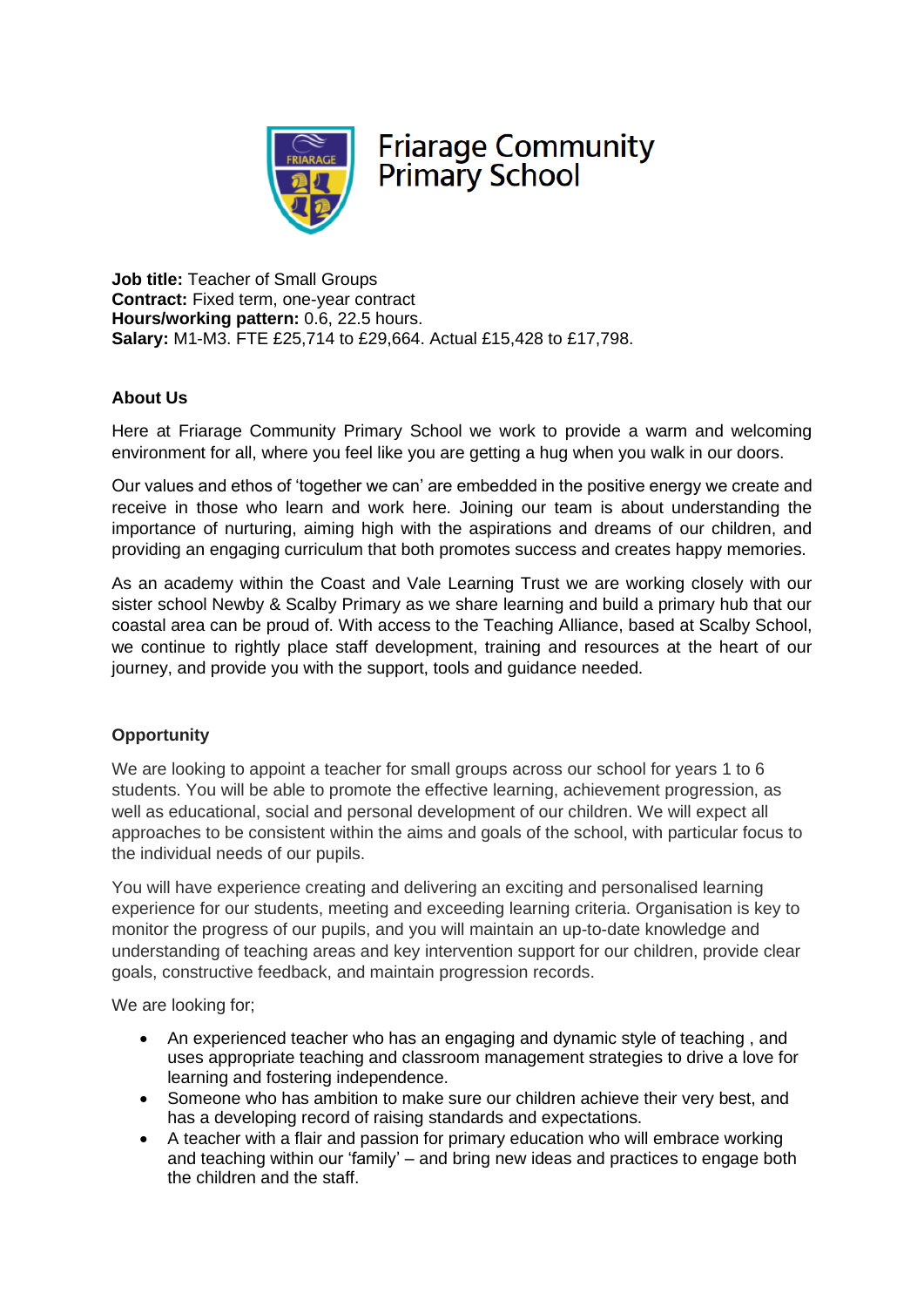- An individual who will truly add value to our school and strive to think outside of the box.
- An individual that can work well on their own, but know when to ask for help and seek guidance openly.

### **The Trust**

Coast and Vale Learning Trust is a growing family of schools located on the beautiful Yorkshire Coast. The Trust was founded by Scalby Secondary School but has grown over the last few years to include Newby and Scalby Primary School, Friarage Primary School and the Scarborough University Technical College (SUTC) in Scarborough, Filey School and Lady Lumley's Secondary School in Pickering. Our ambition is to continue to welcome new schools into our Trust where we can add capacity, resources, improvement and make sure all our young people have access to the very best education.

The aim of the trust is to serve all the education community along the North Yorkshire Coast and down the Vale of Pickering. We are committed to supporting all schools in becoming great schools, whether they are part of Coast and Vale Learning Trust or not. The learners of our community deserve the best education regardless of their background or location.

Choosing where to work and who to work for is one of the vitally important decisions in life. In choosing to work for Coast and Vale Learning Trust you would be joining a team of colleagues dedicated to transforming the lives of 3000 children and young people.

We have a simple vision in wanting our schools to be places 'where children and staff thrive'. Coast and Vale Learning Trust will work tirelessly to make this a reality.

As well as being committed to your ongoing development and training we also offer a range of employee benefits including a competitive salary, access to a government pension scheme, an employee assistance programme as well as a variety of retail discounts.

### **Application Process**

Please complete the Trust's application form which can be downloaded from NYCC jobs and email your completed form to *Helen Poole at* **[helen.poole@northyorks.gov.uk.](mailto:helen.poole@northyorks.gov.uk)**

Please contact us if you need an application form in a different format. We do not accept CV applications.

Closing date for applications is **4:00pm on Wednesday 29th June 2022.**

Interviews are planned to take place on the **6 th and 7th July 2022.**

We reserve the right to close this vacancy should we receive an overwhelming response.

We are committed to **safeguarding** and protecting the children and young people we work with and expect all our staff and volunteers to share this commitment. As such, all posts are subject to safer recruitment process, including an enhanced DBS check. We have a range of policies in place which promote safeguarding and safer working practice across our Schools.